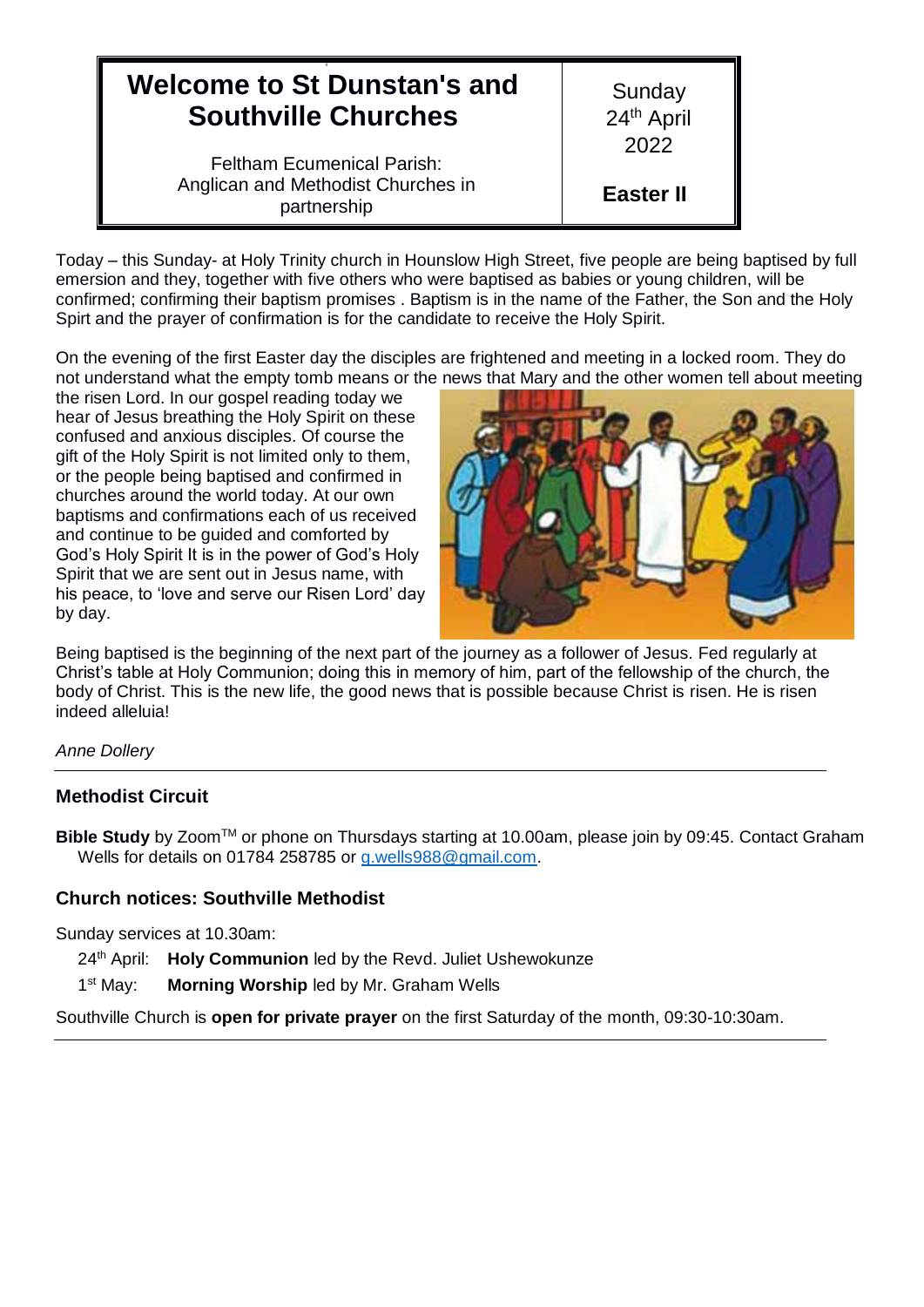# **Church Notices**: **St. Dunstan, Church of England**

## **Sunday services:**

9.30am: Morning Prayer on Zoom<sup>™</sup>

9.45am: **Holy Communion** in church – Revd Andy Watkins

**Tuesday** 1pm **Funeral** in church of Ada Kefford

## **Wednesdays:**

10.00am: **Holy Communion** in Church

## **Regular events**

- **Junior church** is normally held on the first Sunday of the month at 9.45am in the Church Centre. Next meeting: next Sunday, 1<sup>st</sup> May.
- Every Monday 10.00am to 12 noon (except Bank Holidays): the **Monday drop-in** in the Church Centre. Come along and share refreshments, try your hand at crafts, or just have a chat. All welcome, bring your friends!

The fortnightly **Bible study on Zoom**<sup>™</sup> will begin again on Monday 25<sup>th</sup> at 8.00pm

Second Thursday of the month, 2.00-4.00pm: **WOT group** (Women on Thursdays) meet in the Church Centre. Next meeting **(**12th May) will include playing bingo and holding a raffle, raising funds for Christian Aid. (See Christian Aid Week section below.)

## *Please continue to look after and protect each other when attending our services and events: do not attend with COVID-19 or symptoms.*

## **People**

**Yvonne Robertson** & **Natalie Nicolaides** are being confirmed today Holy Trinity Church, Hounslow at 10:30am – pray for them and give thanks for their faith!

**Thank you to Kenneth Deane and John Mockett,** standing down after three years' service on St Dunstan's PCC. **We have at least four places on the PCC** to fill this year. If you are on the electoral role and would be able to serve please speak to Duncan Forsyth, the parish office or Anne Dollery. And get a nomination form from the back of the church. St Dunstan's needs you! The commitment is a meeting approx. every 6 weeks, and involvement in particular parts of the life of the parish (for example nurture and education, mission, buildings and the churchyard, worship). Many hands (and minds) make light work..

St Dunstan's Church Warden(s) are elected at the meeting immediately before the Annual Meeting of the PCC – same day and same time**. Thank you to Duncan Forsyth who has served very faithfully, when the work and responsibility are meant to be shared between two people.**  Duncan is willing to stand again this year. This will be the last year he can be our Church Warden. It would be great if someone could offer join him as are other Church Warden. Please speak to Duncan if interested.

## **Dates for your diary**

- Saturday 30th April 2.30pm for 3pm: Local History Group talk by James Marshall, entitled **General Aircraft Company Ltd., Feltham, 1939-1946.** In St. Dunstan's Church, accompanied by displays and refreshments. All welcome; permission to use the car park of the Three Horseshoes pub has been kindly granted for this occasion.
- Sunday 8th May in church, after the morning service: **Annual Parochial Church Meeting** of St. Dunstan's.
- Saturday 21st May 2.30pm for 3pm: Local History Group talk by Alan Rice, entitled **An Enumerator Calls**. In St. Dunstan's Church, other details as 30<sup>th</sup> April.
- Tuesday 12th July: Farewell service for **Bishop Graham** at St Paul's Hammersmith at 7:30pm, followed by drinks and cake.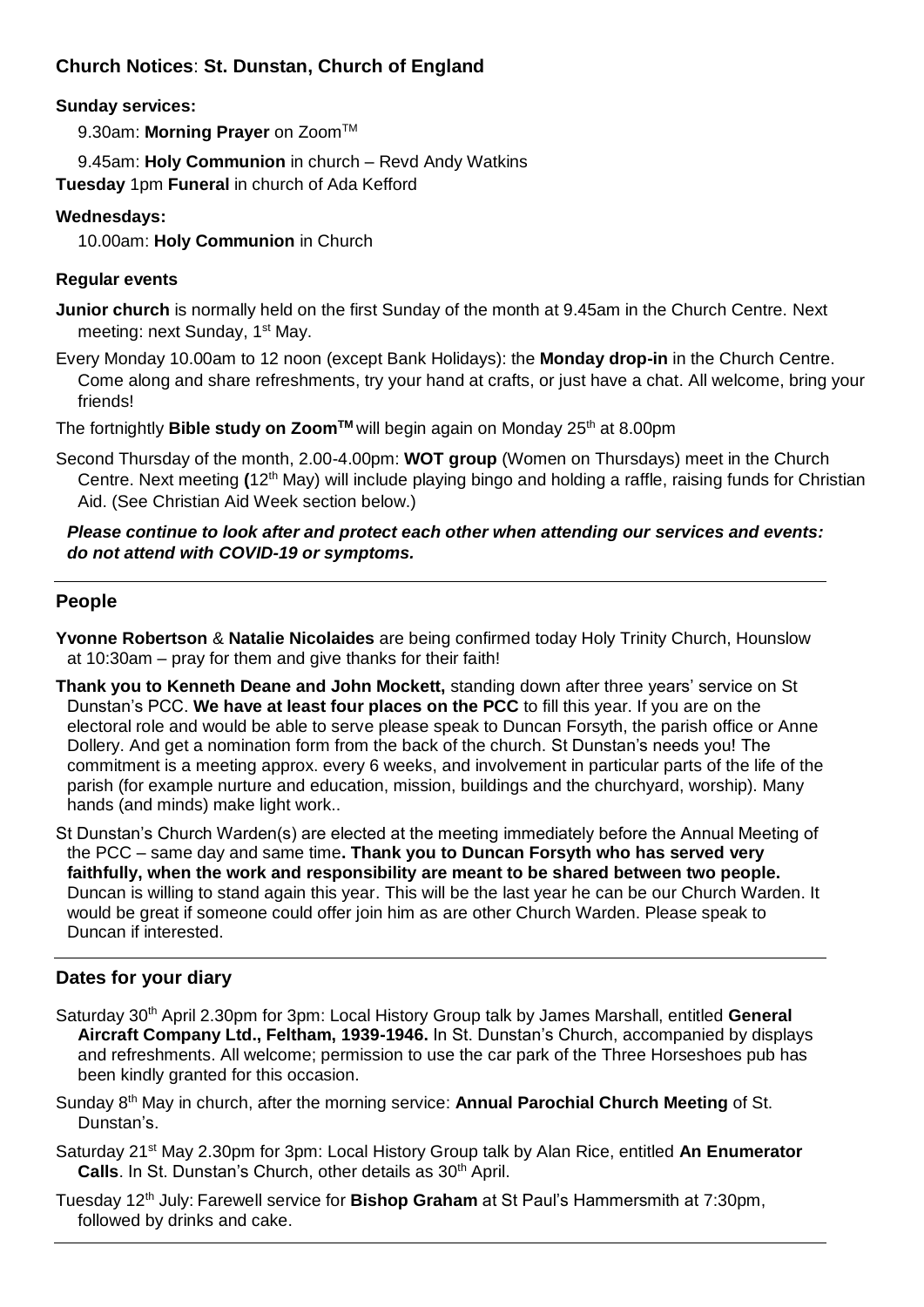## Christian Aid Week 2022 (15<sup>th</sup>-21<sup>st</sup> May)

Currently planned:

- Thursday 12th May 2.00-4.00pm: **Bingo and raffle for Christian Aid** in the Church Centre; hosted by Women on Thursday but everyone is welcome today, including men!
- Sunday 15th May 9.45am: **Christian Aid service** at St. Dunstan's. A family service, not including Holy Communion.
- Monday 16<sup>th</sup> May 10.00am-12 noon: the Monday drop-in will include a **raffle and extra refreshments,** with a small charge in aid of Christian Aid.

Saturday 21<sup>st</sup> May a.m.: **Big breakfast** at Southville. Deservedly popular!!

Would anyone like a quiz night? Any other fundraising suggestions? Please tell Anne Dollery if so.

### **Other notices**

- **Don't forget to contribute** to the Diocese of London's Lent Appeal 2022! The topic is mental health and wellbeing for adults and young people, along with domestic abuse. The best way to contribute is via<https://www.justgiving.com/campaign/lentappeal2022> . If this is not possible for you, there will be a plate at the back of the church until next Sunday, or contact Ian Stuchbury or Duncan Forsyth.
- **Donations of practical help for Ukraine refugees:** the latest list of items from Revd Sergiy Diduk is below. Only these items please if donating through All Saints Hanworth: socks, power banks, torches, bandages/wound dressing, painkillers, sleeping bags, yoga mats, snacks, canned food.
- **Another way to help refugees**: be a befriender for a newly-arrived family. This involves no cost (in money), just a little time at your convenience, as these people are on Home Office resettlement schemes and have practical support. Current arrivals are Afghans or Sudanese, several are housed in Hanworth. It's rewarding! and a joy to help people settle and begin to thrive. Talk to Rachel Stuchbury if you might be interested.
- The revised **Church Electoral Roll** is now available for inspection in church or on request to the Parish Office.
- Thank you to everyone supported the Mothering Sunday Angel Tree collection for mothers of FYOI inmates. We supported 22 requests for cards and vouchers. Dee Howley

| <b>Southville Methodist</b> | Tachbrook Road, Feltham TW14 9NU<br>Website: www.southvillemethodistchurch.org.uk<br>Email address: contact-us@southvillemethodistchurch.org.uk<br>Minister: Rev.Juliet.Ushewokunze (0208 890 2783)<br>Email: rev.juliet.ushewokunze@sfmc.org.uk |
|-----------------------------|--------------------------------------------------------------------------------------------------------------------------------------------------------------------------------------------------------------------------------------------------|
| St. Dunstan (C of E)        | St. Dunstan's Road, Feltham TW13 4JY<br>Minister: Rev. Anne Dollery (020 8890 8347)<br>Email: AnneDollery@yahoo.co.uk                                                                                                                            |
|                             | C of E Parish office 39 St. Dunstan's Road, Feltham TW13 4JY<br>(visitors by appointment only) Tel: 020 8890 2011<br>Email: admin@stdunstansfeltham.org.uk<br>Tel: 020 8890 2011<br>Website: www.stdunstansfeltham.org.uk                        |